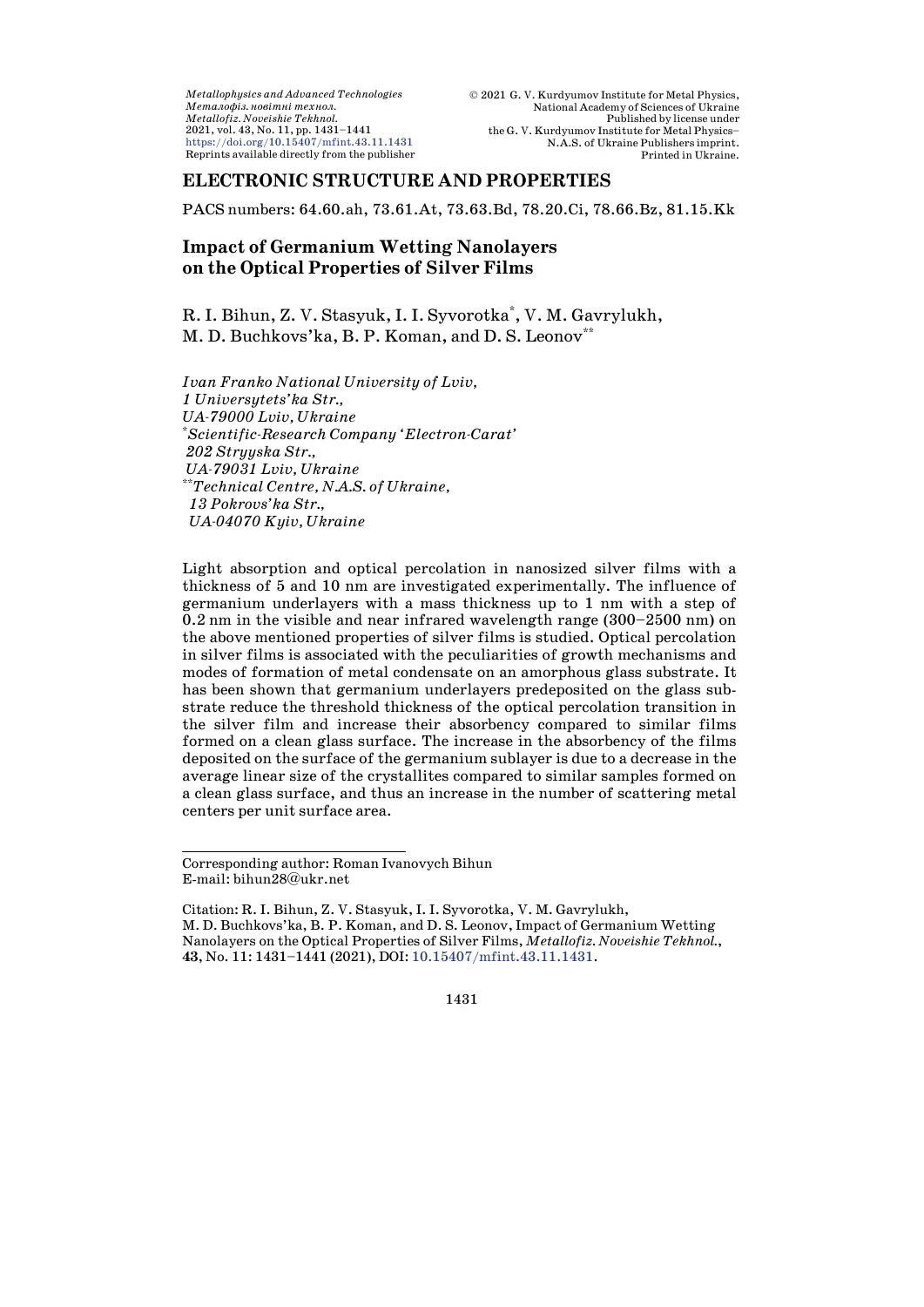**Key words:** thin metal films, optical percolation, absorbency of film.

Експериментально досліджено поглинання світла та оптичну перколяцію у нанорозмірних плівках срібла товщиною 5 та 10 нм. Вивчено вплив підшарів ґерманію масовою товщиною до 1 нм з кроком  $0,2$  нм у видимому і ближньому інфрачервоному діапазоні довжин хвиль (300–2500 нм) на вищезгадані властивості плівок срібла. Оптична перколяція у плівках срібла пов'язана з особливостями механізмів росту та режимів формування конденсату металу на аморфній скляній підкладці. Показано, що попередньо нанесені на скляну підкладку підшари ґерманію зменшують порогову товщину оптичного перколяційного переходу у плівці срібла та збільшують їхню поглинальну здатність порівняно з аналогічними плівками, сформованими на чистій поверхні скла. Зростання поглинальної здатності плівок, нанесених на поверхню підшару ґерманію, обумовлене зменшенням середніх лінійних розмірів кристалітів порівняно з аналогічними зразками, сформованими на чистій поверхні скла, а відтак і збільшенням кількості розсіювальних металевих центрів на одиниці площі поверхні підкладки.

**Ключові слова:** тонкі металеві плівки, оптична перколяція, поглинальна здатність плівок.

*(Received September 11, 2021)*

## **1. INTRODUCTION**

Metal films with a thickness of several nanometers are the main in the formation of elements of modern micro- and nanoelectronics as ohmic conductors with a high coefficient of transparency in the visible and infrared ranges of light waves [1].

The study of the electrical properties of nanosized layers and the study of the peculiarities of their interaction with electromagnetic radiation is relevant due to the possibility of production a material with new properties. In this regard, an important problem is to establish the features of the change of electrical and optical parameters of the metal film in the process of transition of its structure from the dispersed to the solid phase with increasing thickness. It is known that in the vicinity of this transition the film exhibits anomalous optical and electrical properties due to changes in the mechanisms of relaxation of current carriers.

An important problem is to establish the critical layer thickness  $d_c$ , at which the mentioned transition is manifested. The estimation of the  $d_c$  value is possible using percolation transition model  $[2, 3]$ . It is known from the literature that due to the use of underlayers of surfactants (Ge, Si, Sb) it is possible to change the value of  $d_c$  and produce metal films with the desired structure, electrical and optical parameters. This issue has been actively discussed and used in the study of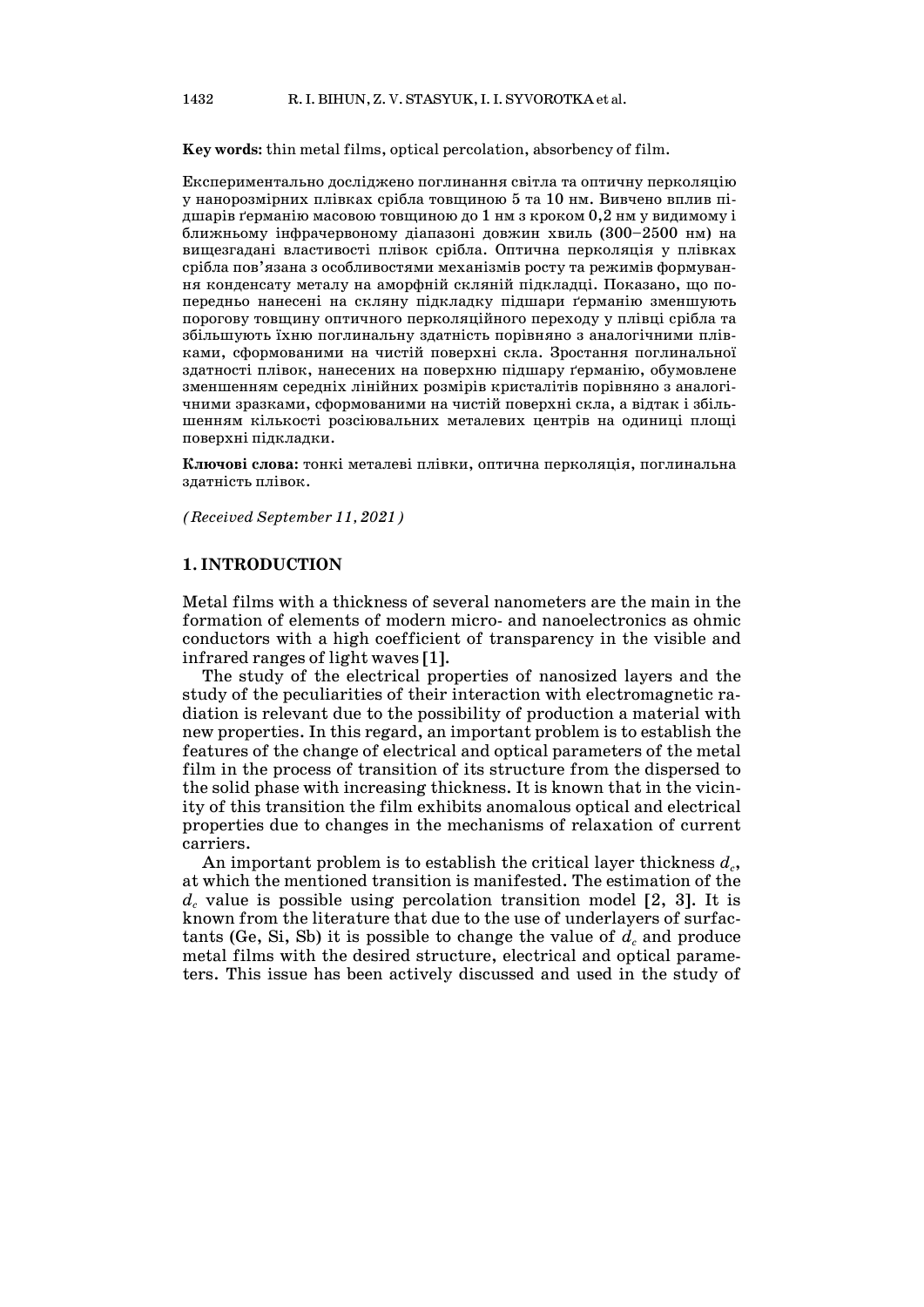gold films deposited on the germanium sublayers [4] and silver films on the silicon underlayers [5].

In order to predict and estimate the critical thickness of the optical percolation transition  $d_c$ , we investigated the transmission and reflection spectra in the visible and near-infrared wavelength ranges (200– 1800 nm) of thin layers of silver with a thickness of 5 and 10 nm deposited on a clean glass surface and glass surface pre-coated with a layer of germanium up to 1 nm thick in steps of 0.2 nm. We also considered the correlation between optical and electrical percolation transition in the studied silver films.

## **2. EXPERIMENTAL TECHNIQUE**

Vacuum condensates of silver are prepared under conditions of static ultra-high vacuum condition (pressure of residual gas components did not exceed  $10^{-7}$  Torr) in glass experimental devices. Note that the metal films are produced by condensing steam of thermally evaporated metal on a glass substrate cooled to 78 K using the technique of 'quench condensed' followed by thermal stabilization at room temperature  $(T_{\text{room}} = 293 \text{ K})$  for one day. This precluded the diffusion of the germanium inside film volume of the investigated silver film.

Germanium underlayers are applied to the substrate immediately before the condensation of test metal.

The results of study of the structure of the studied films by electron microscopy showed that at the rate of condensation of metal vapor and germanium underlayers on amorphous substrate less than 0.01 nm/s, it is possible to obtain stable, isotropic, homogeneous metal films with controlled structure.

It should be noted that the method of forming metal films on the substrate took place at a temperature  $T_{\text{substrate}} \leq 0.3 T_{\text{melting}}$  [6–7], where *T*<sub>melting</sub> is the melting temperature of the metal, allows to obtain polycrystalline metal films with a lattice period similar to the crystal lattice of solid metal with average linear dimensions crystallites *D*, independent of the film thickness of the metal [4–5]. The obtained results are consistent with the data [8–10], which show the results of electron microscopic study of the evolution of dimensional dependences of the structure of films of a number of metals in the process of changing the temperature of the substrate. The mass thickness of the films is estimated by shifting the resonant frequency of the piezoquartz vibrator with a sensitivity not worse than 98–100 Hz/nm. The study of the transmission  $T(\lambda)$  and the reflection  $R(\lambda)$  spectra of silver films is performed with Shimadzu UV-3600-VIS-NIR in the visible and nearinfrared region of wavelengths in the range of 200 nm  $\leq \lambda \leq 1800$  nm. The reflection spectra are investigated at a close to normal angle of incidence of electromagnetic radiation  $\alpha = 8^\circ$ .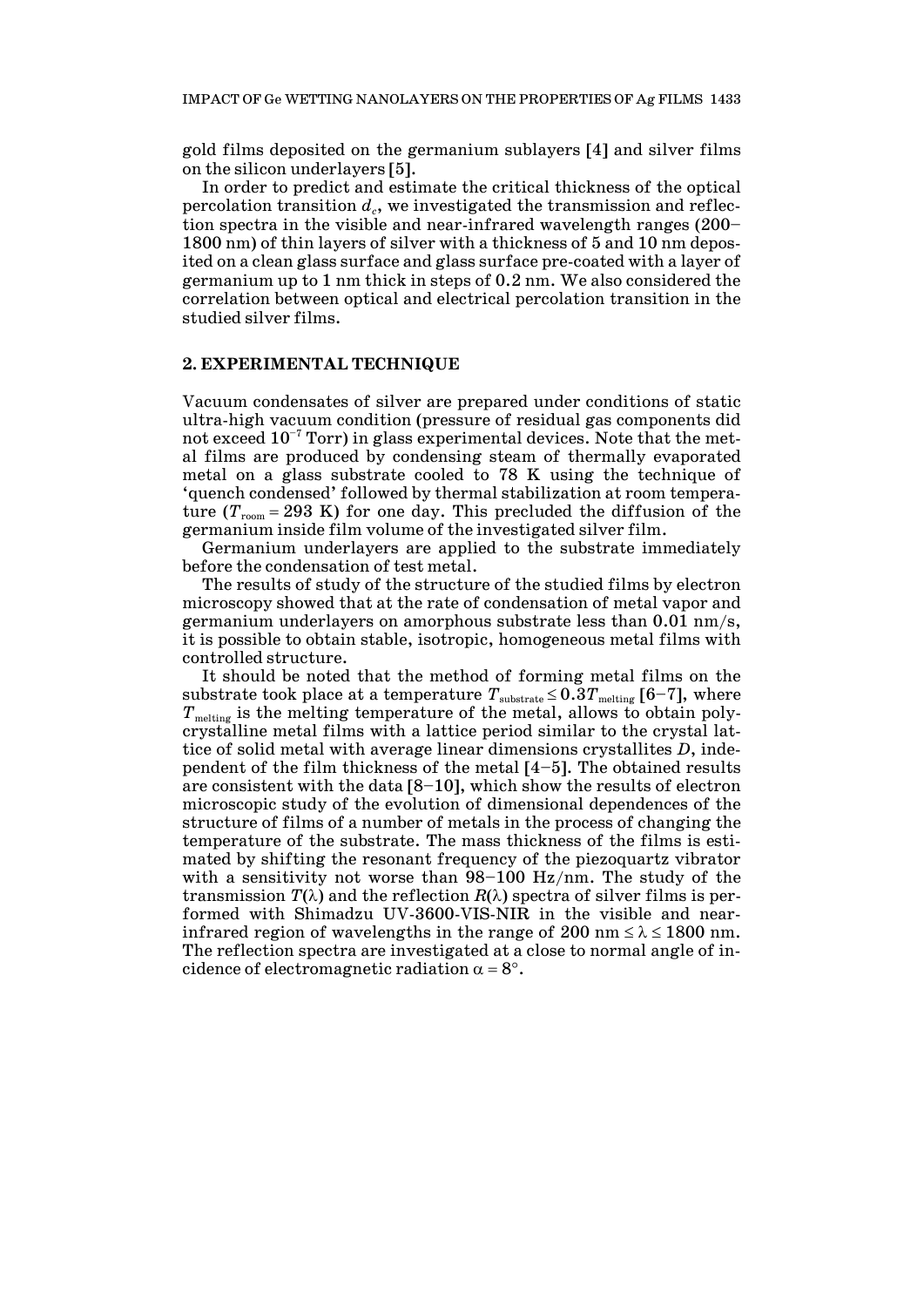#### **3. EXPERIMENT**

The paper presents the results of the study of the transmission and reflection spectra of thin silver films obtained by the 'quench condensed' method. In order to establish the characteristics of the influence of germanium underlayers on the structure, the degree of filling of the substrate surface with silver film, and hence the reflection and transmission spectra, we studied silver films with a mass thickness of 5 and 10 nm deposited on germanium underlayers with a mass thickness of 0.2, 0.4, 0.6, 0.8 and 1 nm. These mass thicknesses are chosen not by chance, because the studied region of mass thicknesses is critical from the point of view of modern relevance and the need for further microminiaturization of the leading elements of modern electronics. It is known that the investigated region is a characteristic dimensional region of thicknesses, because the free path of the electron in investigated films at room temperature and polycrystalline structures of the metal film varies in the range from 10 to 20 nm. Note that all explanations of the obtained experimental data we will make in the approximation of the effective environment. The effective environment approximation assumes that the film is a homogeneous, isotropic system that fills the surface of the substrate. Let us analyse the spectral behaviour of the reflection coefficient of the studied silver films.

In Figure 1 shows the spectral dependences of the reflection coefficient of 5 nm thick silver films deposited on germanium underlayers with a mass thickness of 0.2, 0.4, 0.6, 0.8 and 1 nm, respectively (Fig. 1, *a*) and 10 nm thick silver films deposited on germanium underlayers with a



**Fig. 1.** The reflection spectra of silver films of different thicknesses of 5 nm (*a*) and 10 nm (*b*) are deposited on germanium underlayers with mass thicknesses of 0.2, 0.4, 0.6, 0.8, and 1 nm.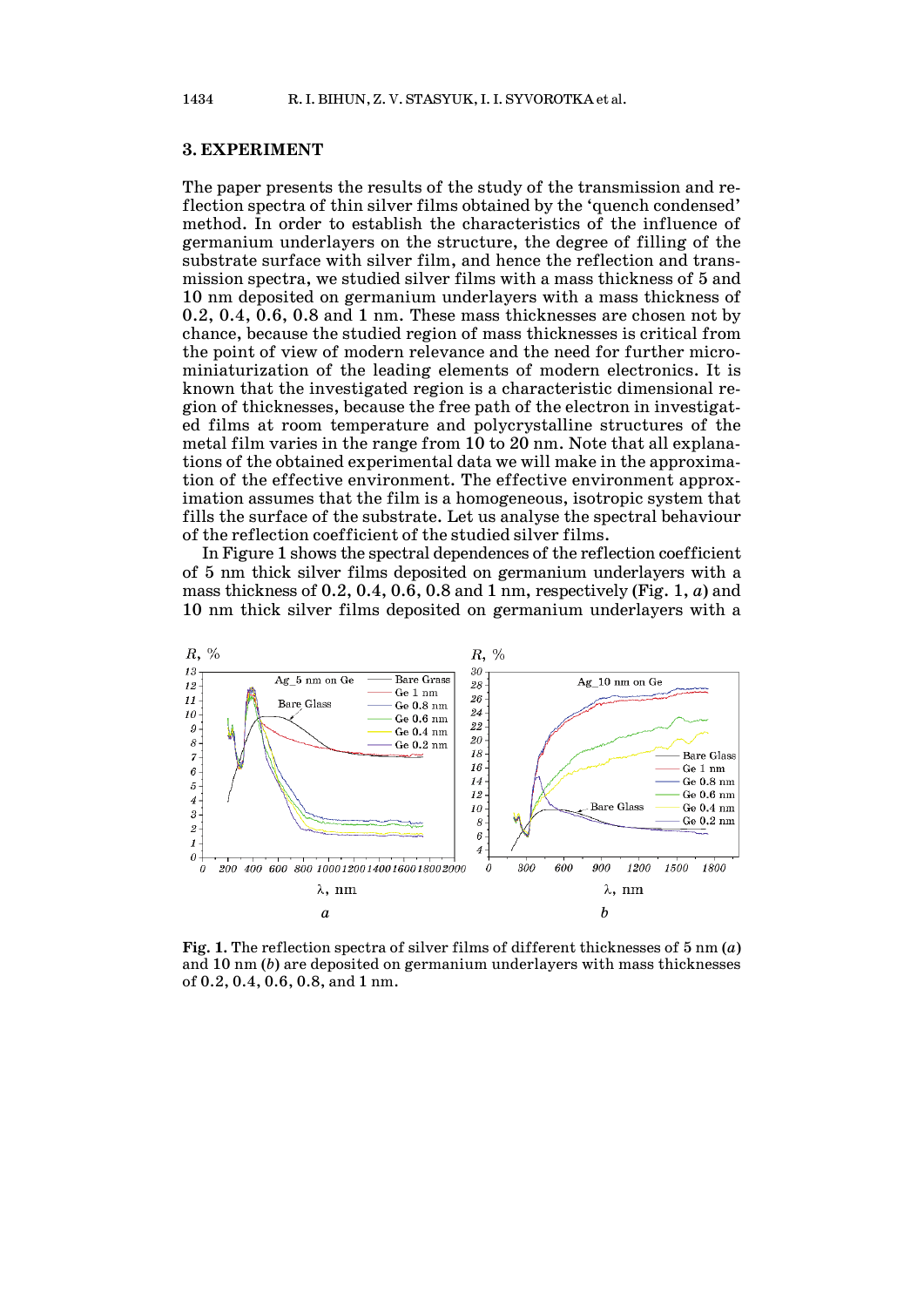mass thickness of 0.2, 0.4, 0.6, 0.8, and 1 nm, respectively (Fig. 1, *b*). As we can see in Fig. 1, *a*, the reflection coefficient of a silver film with a mass thickness of 5 nm is smaller in comparison with the reflection coefficient from a clean glass surface (Fig. 1, *a* bare glass).

The observed behaviour of the reflection spectra may be due to the fact that the glass surface covered with a silver film becomes more inhomogeneous in the plane of the substrate, because on its surface are formed metal islands of teardrop shape (effect of 'misty glass') consequence of weak wetting) as a result the contribution to scattering of electromagnetic waves by an island phase increases. Note that germanium sublayers attenuate this effect (surfactant effect) and in particular at a thickness of 1 nm in the infrared wavelength range, the reflection coefficients of the metal film are proportional to the reflection coefficient of the pure glass substrate (Fig. 1, *a* Glass substrate) [11].

In the range of change of the germanium sublayer from 0.2 to 1 nm, the majestic reflection coefficient increases almost 4 times. Similar considerations are valid for silver films with a mass thickness of 10 nm (Fig. 1, *b*). However, due to the doubling of the mass thickness of silver, the picture changes radically, both in terms of the spectral dependence of the reflection coefficient and the values of its value. As we can see, 10 nm-thick silver films deposited on germanium underlayers with a mass thickness greater than 0.2 nm tend to increase the value of the reflection coefficient *T* with increasing  $\lambda$ . While the reflection coefficient for a silver film on germanium underlayer is 0.2 nm, similarly to a pure glass substrate (Fig. 1, *b* Glass substrate), the value of *R* of the metal film decreases with increasing electromagnetic wavelength λ. Note that the observed behaviour is characteristic of the properties of dielectric materials [2], and since we are dealing with metallic condensates of silver, we are talking about the dispersed phase (island film) of the investigated metal film.

We analyse the behaviour of the transmission spectra of the studied silver films. According to the percolation model, under the condition only free electrons of the metal subsystem [2] are involved in the region of mass thicknesses corresponding to the percolation transition of the reflection spectra *R* show independence from the wavelength  $\lambda$ . The effect is especially pronounced in the middle and infrared regions of electromagnetic wavelengths (approximation of free electrons). For the case when the spectral dependence *T* shows an increase in wavelength in the infrared region, which indicates an increase in optical transparency. We say that the metal film has a percolation structure and consists of separate isolated metal clusters (dispersed condensate phase). For the case of reverse trend course of the spectral dependence of the reflection coefficient, namely the decrease in the value of the transmission spectrum  $T$  with increasing wavelength  $\lambda$ , according to the percolation approach [2] we see the post-percolation the behaviour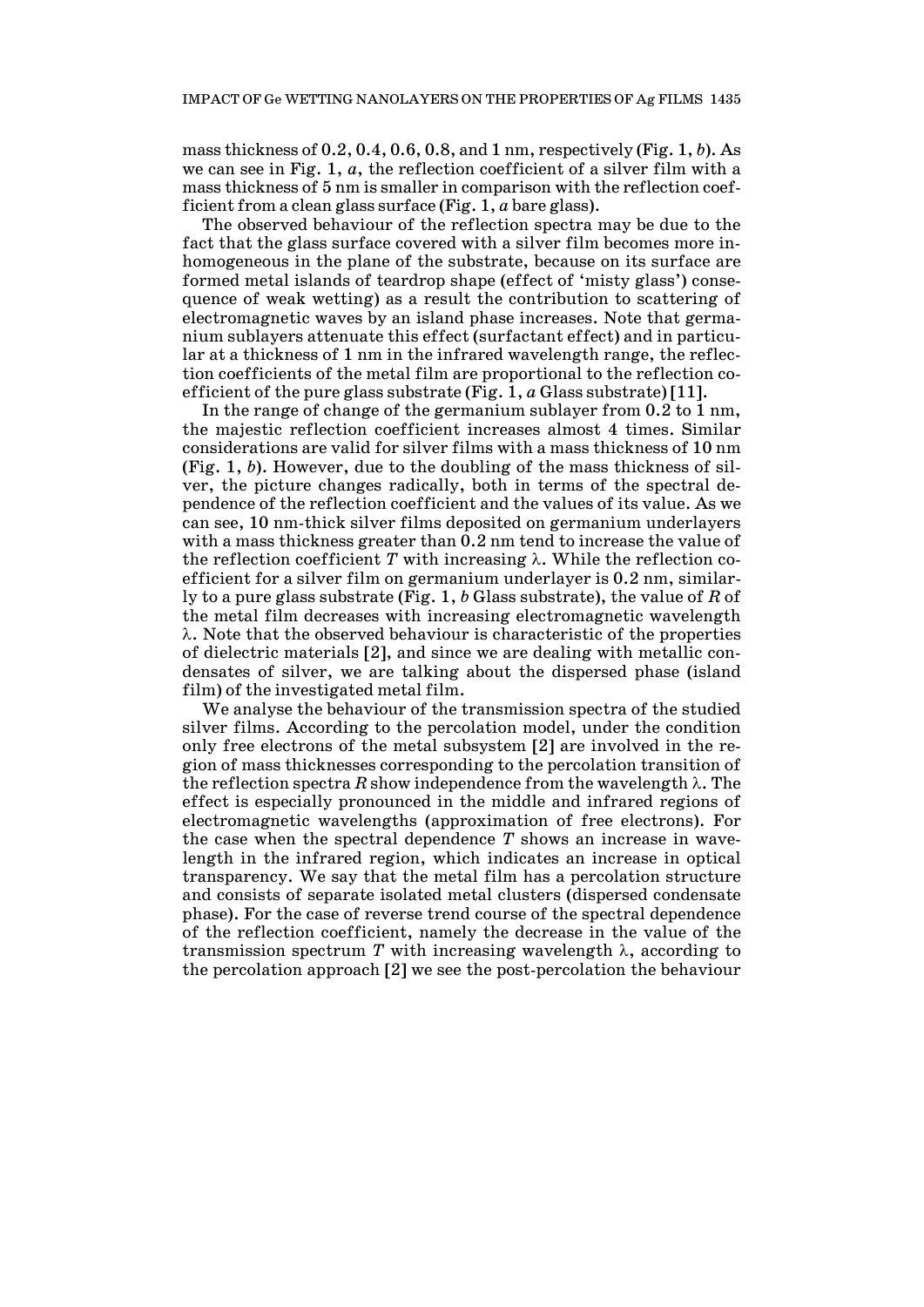of the optical properties of the investigated silver film.

The analysis of the spectral curve of the transmittance of a silver film with a mass thickness of 5 and 10 nm is given in Fig. 2, *a* and Fig. 2, *b*. From the figures we can see that the considered spectral dependence of the transmittance for silver films with a mass thickness of 5 nm shows pre-percolation behaviour for all values of germanium wetting layers (Fig. 2, *a*). At the same time, silver films with a mass thickness of 10 nm exhibit all three types of *T* spectral behaviour for different mass thickness of the germanium layers. Germanium underlayers with a mass thickness of 0.8 nm accelerate the appearance of a percolation channel in the silver film, because in the range  $\lambda > 1000$  nm the transmittance is weakly dependent on  $\lambda$ . On the other hand, in the range of mass thickness of the germanium  $d_{Ge}$  < 0.8 nm, the silver film exhibits a percolation behave [2]. Let us analyse the obtained spectral dependences of the transmission coefficient within the percolation approach [2]. To achieve this goal, we need to analyse the graphs of the dimensional dependences of the transmittance *T* for different values of the electromagnetic wavelength  $\lambda$  in the infrared region of wavelengths (approximation of free electrons) (Fig. 3).

According to the percolation model, the dimensional dependences of the transmission spectra of thin metal films for different wavelengths in the infrared region tend to intersect at some point, which corresponds to the mass thickness of the metal films for which the percolation transition is observed. The analysis of the corresponding dimen-



**Fig. 2.** Transmission spectra of silver films of different thickness. *a*—silver films with a mass thickness of 5 nm deposited on underlayers of germanium with a mass thickness of 0.2, 0.4, 0.6, 0.8, and 1 nm; *b*—silver films with a mass thickness of 10 nm deposited on underlayers of germanium with a mass thickness of 0.2, 0.4, 0.6, 0.8, and 1 nm.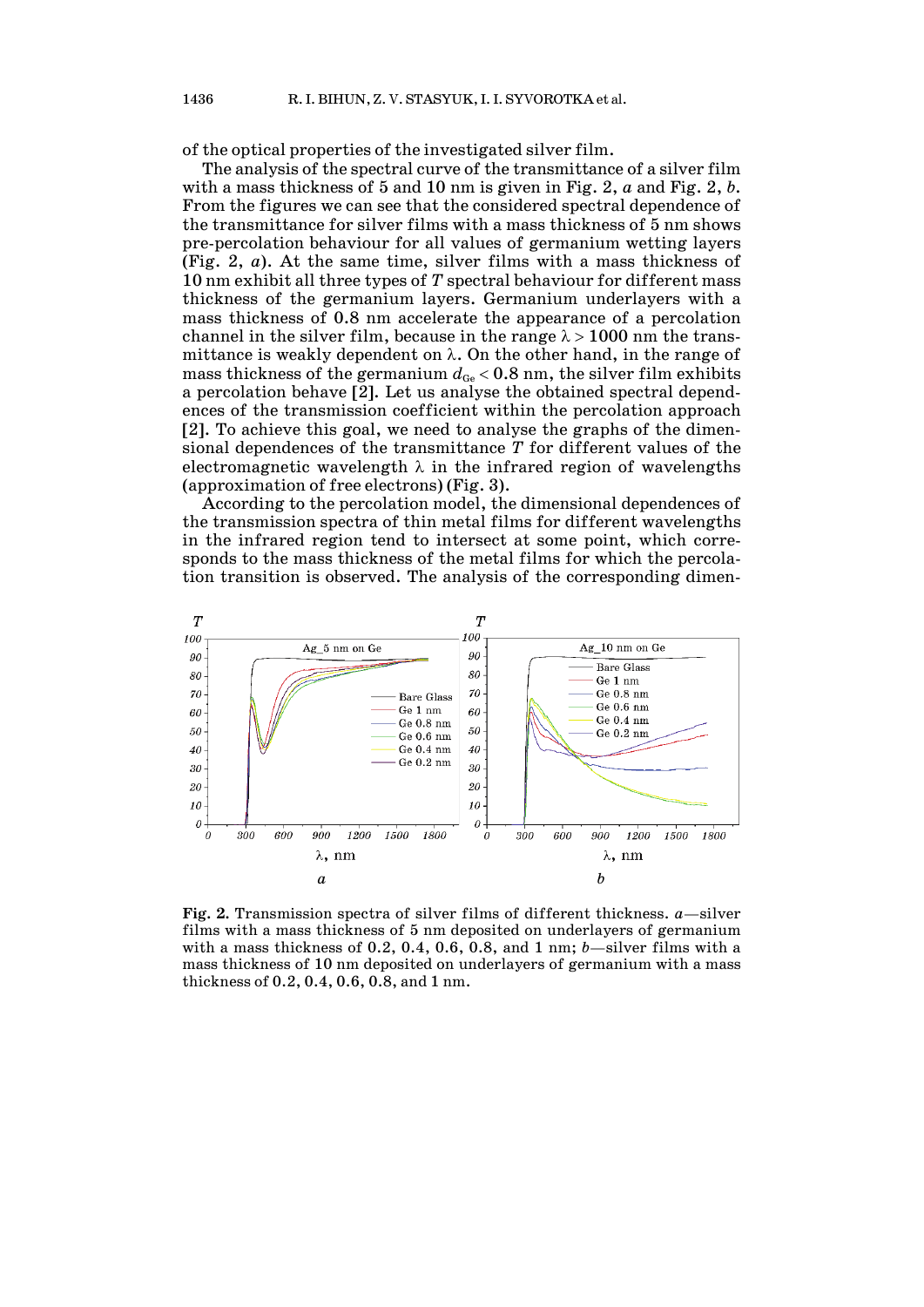sional dependences given for the wavelengths of 900, 1000, 1500, and 1700 nm is given on Fig. 3. From the obtained dimensional dependences, we observe a characteristic feature of the behaviour for the studied silver films. In particular, both for 5 nm films and for 10 nm films there is a characteristic dimensional dependence of *T* with a minimum, the magnitude of which manifests itself depends us  $\lambda$ . The course of these dependences also shows a tendency to intersect the dimensional curves T at the points of the predicted percolation transition of the studied silver films. We observe this behaviour especially vividly for films with a mass thickness of 10 nm (Fig. 3, *b*). The mass thickness of the germanium underlayer corresponding to the percolation transition condition in silver films with a mass thickness of 10 nm is 0.825 nm of the mass thickness of the germanium underlayer.

Other characteristic points of intersection of the curves do not give an unambiguous interpretation and physical explanation of the predicted values of  $d_c$ . Analysis of the absorption spectra of the studied films shown in Fig. 4 confirm the fact that silver films with a mass thickness of 5 nm (Fig. 4, *a*) are dispersed, because the absorption maxima correspond to the plasmon resonance in the studied samples around 450 nm. The germanium underlayers also change the halfwidth of the spectral distribution and shift the maximum distribution to the region of smaller  $\lambda$ , which can also cause stronger bonds (covalent type) between the silver film and the germanium underlayers and reduce the average linear dimensions of metal islands. In the case of 10



**Fig. 3.** Dimensional dependences of the transmission spectra of *T* films of silver for different values of wavelengths: 900, 1000, 1500, and 2000 nm. The point of intersection of the lines corresponds to the mass thickness of the percolation transition: *a*—silver films with a mass thickness of 5 nm; *b*—silver films with a mass thickness of 10 nm.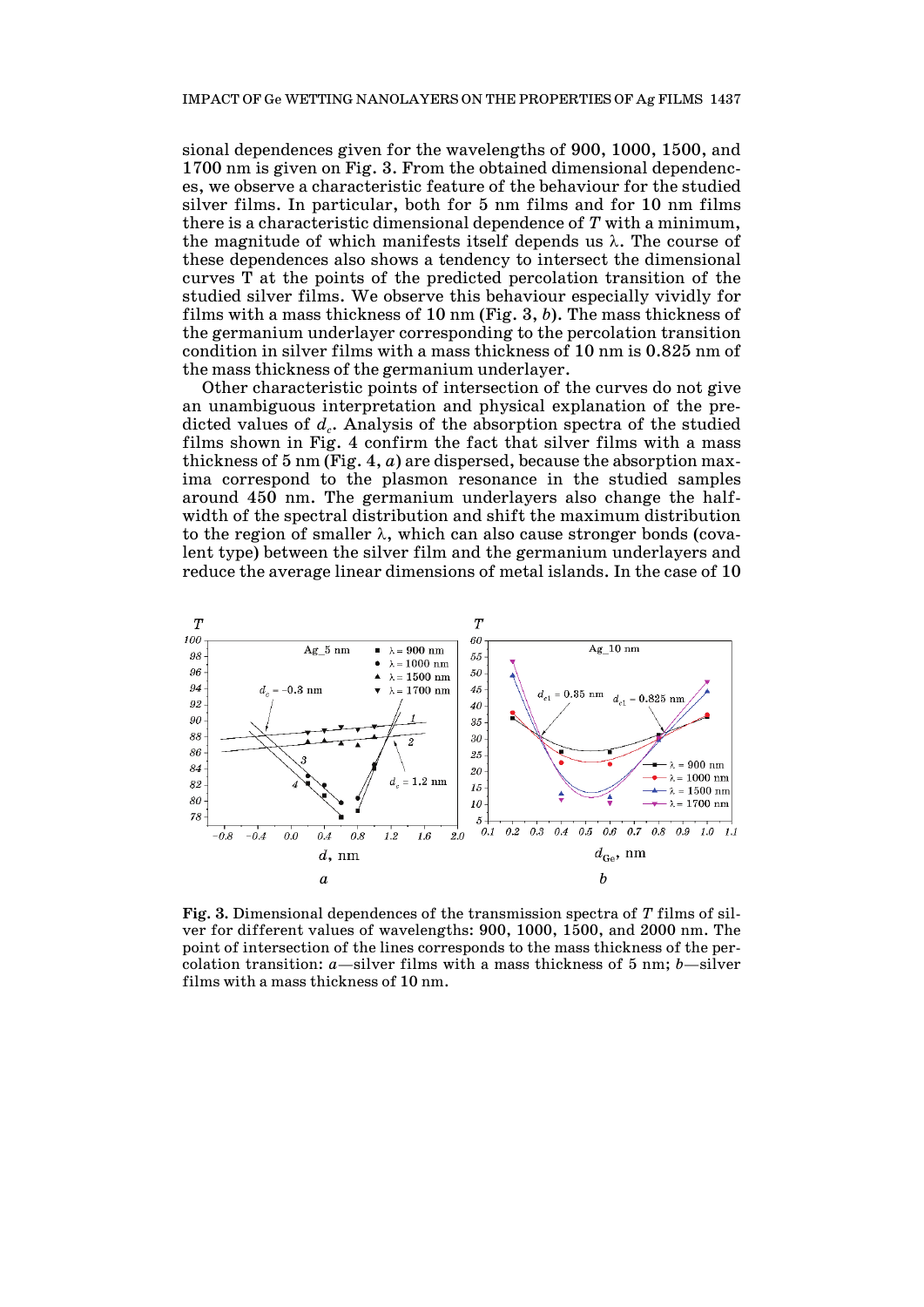nm silver films, the maxima are more blurred, which may be the reason for the existence of both metallic and dispersed phases at the same time.

Note that additional information can be obtained by analysing the relationship between the size of the islands and their plasmon frequencies of the electronic subsystem [12].

According to the percolation model [2], the percolation threshold in the film corresponds to the critical film thickness  $d_c$ , at which the first ohmic conductivity channel occurs. In the vicinity of the transition from the islet to the appearance of the first conductive channel with an ohmic mechanism of charge transfer in the film, the dependence of the resistance *R* of the metal film on its thickness d can be represented by some universal thickness function:

$$
R(d) \sim (d-d_c)^{-\gamma}.\tag{1}
$$

Expression (1) is obtained from the assumption that  $(d - d_c) \sim$  $(x-x_c)$  [2], where *x* is a parameter that characterizes the degree of filling of the substrate with metal,  $x_c$  is the percolation parameter that corresponds to the degree of filling of the substrate surface, at which islands (crystallites) will form the first conductive channel. The exponent in expression (1) depends on the mechanism of film formation and growth. With two-dimensional film growth (2*D* percolation), the value of the exponent  $\gamma$  varies in the interval from 1 to 1.3, and in the case of



**Fig. 4.** Absorption spectra of silver films of different thickness. *a*—silver films with a mass thickness of 5 nm deposited on underlayers of germanium with a mass thickness of 0.2, 0.4, 0.6, 0.8, and 1 nm; *b*—silver films with a mass thickness of 10 nm deposited on underlayers of germanium with a mass thickness of 0.2, 0.4, 0.6, 0.8, and 1 nm.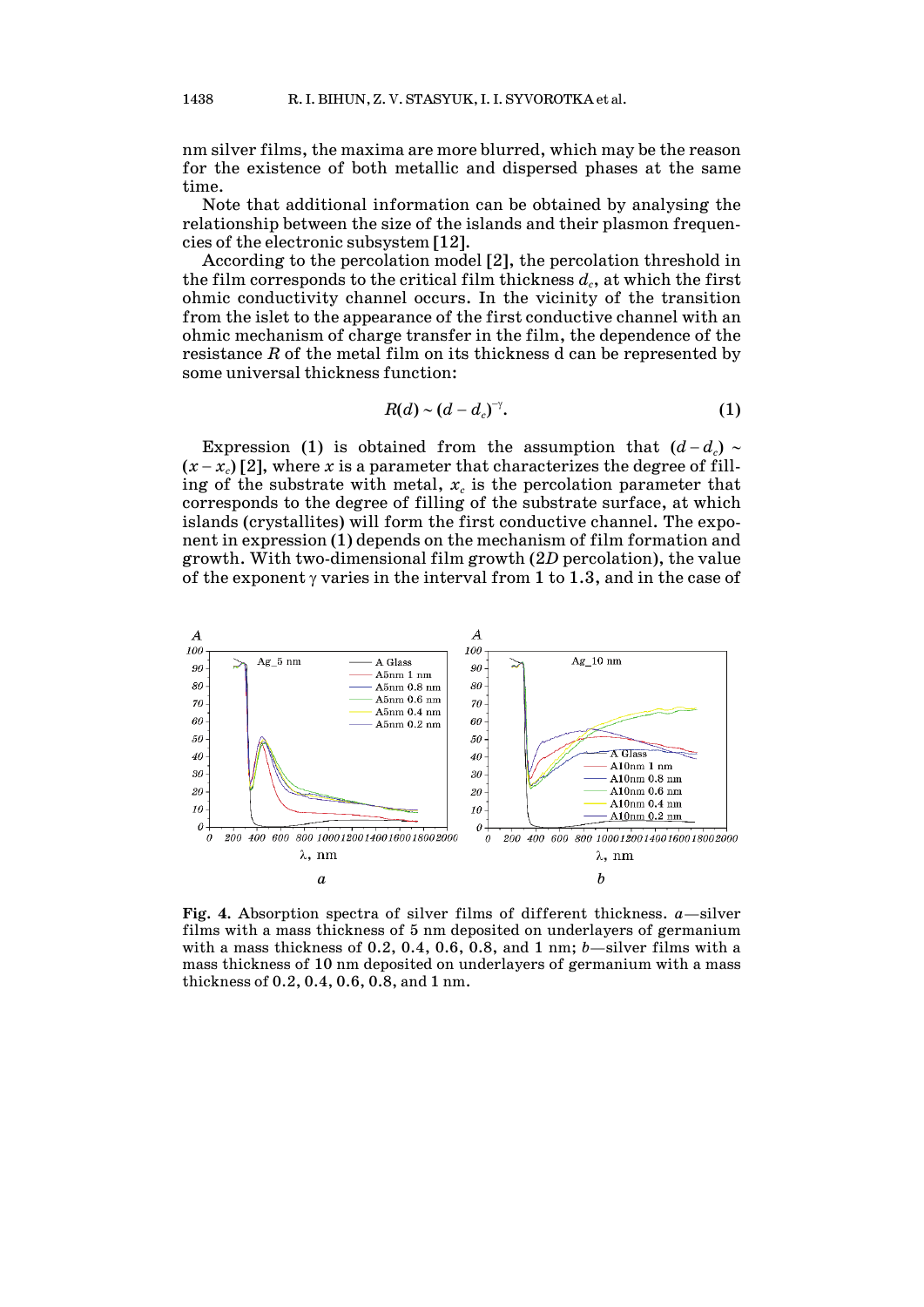3*D* percolation, the value of  $\gamma$  usually exceeds the value of 1.5. Accordingly, the degree of filling of the surface with crystallites  $x_c \geq 0.3$  at 2*D* percolation, and for 3*D* growth mode  $x_c \geq 0.5$ .

Analysis of the dimensional dependences of the resistance on the square of thin films of silver (Fig. 5) indicates a 2*D* mode of condensate formation on the substrate surface is predominant mode of layer-bylayer condensate formation, because the parameter  $\gamma > 1.14-1.16$ . On the other hand, the percolation coefficient  $d_c$ , which is responsible for the critical thickness of the occurrence of first ohmically conductive channel in the silver film, is 1.2 and 0.9 nm, respectively. The value of  $d_c$  agrees well with similar experimental data for optical percolation data shown on Fig. 3, which are 1.2 and 0.825 nm, respectively. The obtained result testifies to the consistency between the optical and electrical properties of the investigated silver films, because the structure of the condensate of the silver film on the surface of the substrate is responsible for the properties of the silver films.

Based on the obtained results, we can say that germanium underlayers change the conditions of condensation and mechanism formation of silver film deposited on top of germanium layers. By changing the mass thickness of the germanium wetting layers, it is possible to control the peculiarities of the conditions of formation of metal condensate on the surface of the substrate. The technique of surfactant layers [4, 5] allows to form metal samples with given electro-optical properties in the studied region of thicknesses. The observed effect requires further study in order to establish criteria for the influence of germanium layers on the



**Fig. 5.** Dimensional dependences of resistance per square of silver films of 5 nm (curve *1*) and 10 nm (curve *2*) deposited on germanium underlayers of 0.2 nm, 0.4, 0.6, 0.8, and 1 nm, respectively. Points are experimental data, linear lines are approximation functions of type  $R_{\gamma}$  ~ ( $d$  −  $d_c$ )<sup>−γ</sup> [5].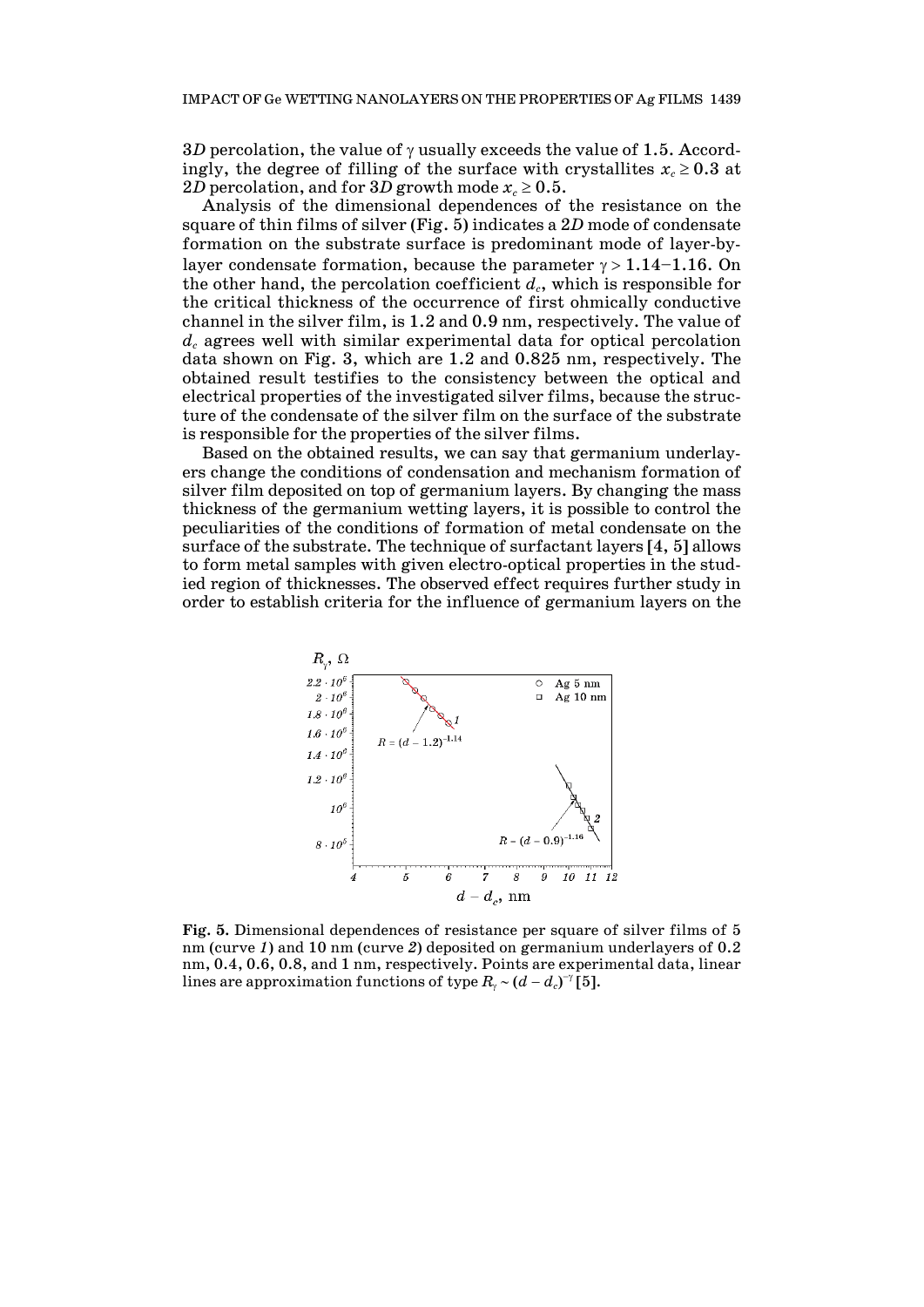structure and optical properties of silver films of different mass thicknesses.

We emphasize that for the first time the possibility of predicting the critical value of the mass thickness of the surfactant underlayer for the formation of the percolation structure in silver films of different mass thickness is presented. The obtained result agrees with the results of the study of the influence of the dimensional effect on the kinetic properties of silver films with a thickness of 5 and 10 nm deposited on germanium underlayers of different thickness. The study of the influence of dimensional effect and surfactant underlayer on electrical and optical properties of 5 and 10 nm thick silver films and confirms the high sensitivity of physical properties of silver films to the mass thickness of germanium underlayer.

# **4. CONCLUSIONS**

1. It is established that the numerical values of the thickness  $d_c$ , which corresponds to the optical percolation in thin films of silver, agree well with the quantitative data of the thickness of the percolation transition  $d_c$  calculated from the dimensional dependences of the resistance of silver films.

2. Germanium underlayers reduce the threshold thickness of the percolation transition  $d<sub>c</sub>$  in the film and allow the formation of silver films with the desired electro-optical properties.

3. It is shown that the absorption capacity of silver films of a given thickness deposited on germanium underlayers is greater than the absorption capacity of similar samples formed on a clean glass surface. The observed properties are a consequence of the formation of a finergrained structure of the silver film and an increase in the concentration of insulated metal islands on the surface of the glass substrate.

### **REFERENCES**

- 1. A. Axelevitch, B. Gorenstein, and G. Golan, *Physics [Procedia](https://doi.org/10.1016/j.phpro.2012.03.510)*, **32**: 1 (2012).
- 2. P. Smilauer, *[Contemporary](https://doi.org/10.1080/00107519108213805) Physics*, **32**, No. 2: 89 (1991).
- 3. S. Ding, X. Wang, D. J. Chen, and Q. Q. Wang, *Optics [Express](https://doi.org/10.1364/OE.14.001541)*, **14**, No. 4: 1541 [\(2006\).](https://doi.org/10.1364/OE.14.001541)
- 4. R. I. Bihun, Z. V. Stasyuk, O. V. Strohanov, V. M. Havryliukh, and D. S. Leonov, *Nanosystemy, Nanomaterialy, Nanotekhnolohii*, **13**, No. 3: 459 (2015) (in Ukrainian).
- 5. R. I. Bihun, Z. V. Stasyuk, V. M. Havrylukh, and D. S. Leonov, *[Metallofiz.](https://doi.org/10.15407/mfint.41.12.1567) [Noveishie](https://doi.org/10.15407/mfint.41.12.1567) Tekhnol.*, **41**, No. 12: 1567 (2019) (in Ukrainian).
- 6. B. A. Movchan and A. V. Demchishin, *Fizika Metallov i Metallovedenie*, **28**, No. 4: 653 (1969) (in Russian).
- 7. K. L. Ekinci and J. M. Valles, *Phys. Rev. B*, **58**, No. 11: 7347 [\(1998\).](https://doi.org/10.1103/PhysRevB.58.7347)